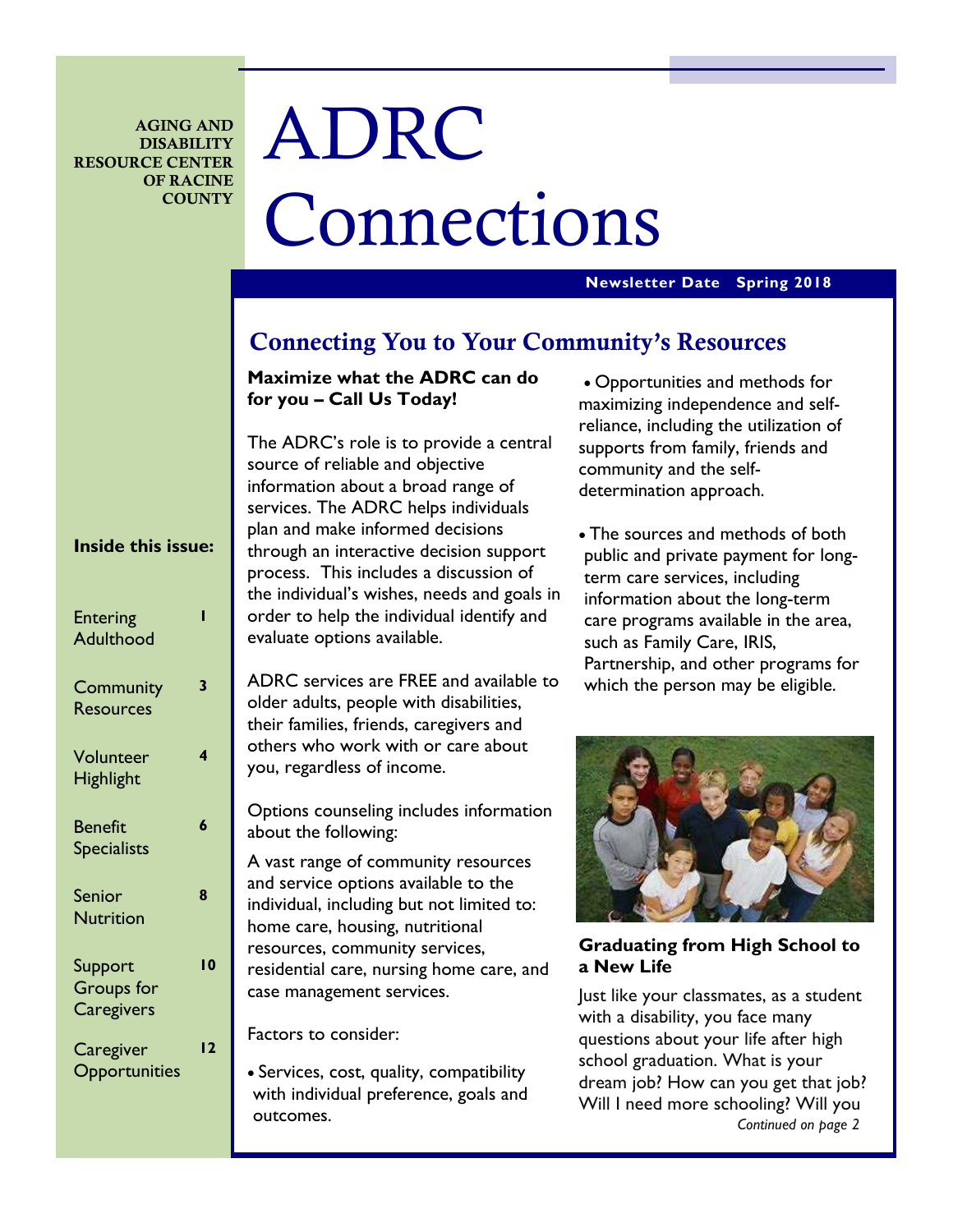*Planning for the transition into adulthood for disabled youth ages 17* ½ *to 21? The ADRC is here to assist.* 

## **Racine County Transition Fairs**

**Find Your Superpower**  Saturday March  $24th$ 9:00 am to Noon Gateway Technical College , Racine Building—Racine

**Racine County Special Needs Resource Fair**  Friday May 4th 4:30 to 6:30 pm Waterford Union HS 100 Field Dr – Door #1 **Waterford** 

# *Continued from front page*

still have a guardian after you turn 18? What kind of benefits do you qualify for?

Once you turn 17 ½, your local ADRC can provide comprehensive, unbiased information to help you make these decisions.

# **Spring into Action**

# **Transition Checklist**

# **Organize Documentation**

To access adult services outside of the primary education experience, most community services are based on eligibility criteria; meaning an adult must *qualify* for services. It is ideal to have school records (i.e. recent psychological evaluation found in IEP), and/or physician's statement of diagnoses.

# **Apply for Social Security as an Adult**

To access additional support services and Supplemental Security Income, the Social Security Administration requires a new adult disability medical determination when a person turns 18 years old even if they were previously determined disabled as a child.



Apply online at: **www.ssa.gov** or contact the Social Security office at 866-270-8629 (local) or 800-772-1213 (national). There is information from Social Security Administration on **What Happens When Your Child Turns Age 18** – see https://www.ssa.gov/pubs/ EN-05-10026.pdf

# **Determine if there is a need for any Protective Supports or Guardianship**

 See information at the Wisconsin Guardianship Support Center: https:// gwaar.org/guardianship-resources, or contact the ADRC for basic information and/or speak to an attorney to weigh this option.

# **Work with your school's Individualized Educational Planning (IEP) team to plan for postsecondary outcomes**

The school's IEP team can assist in planning to achieve your goals after high school. This planning process typically begins in  $10<sup>th</sup>$  grade and continues throughout high school.

# **Call Aging Disability Resource Center (ADRC) 262-833-8777 or 1-866-219-1043 or use 711**

At age 17  $\frac{1}{2}$ , the ADRC can provide individuals with Options Counseling for decision support to meet current and potential future needs. The ADRC can also assist in the eligibility process for Long Term Care Medicaid programs.

The transition from a children's waiver program like Katie Beckett takes some careful planning. It is better to contact the ADRC sooner (at  $17\frac{1}{2}$ ) than later.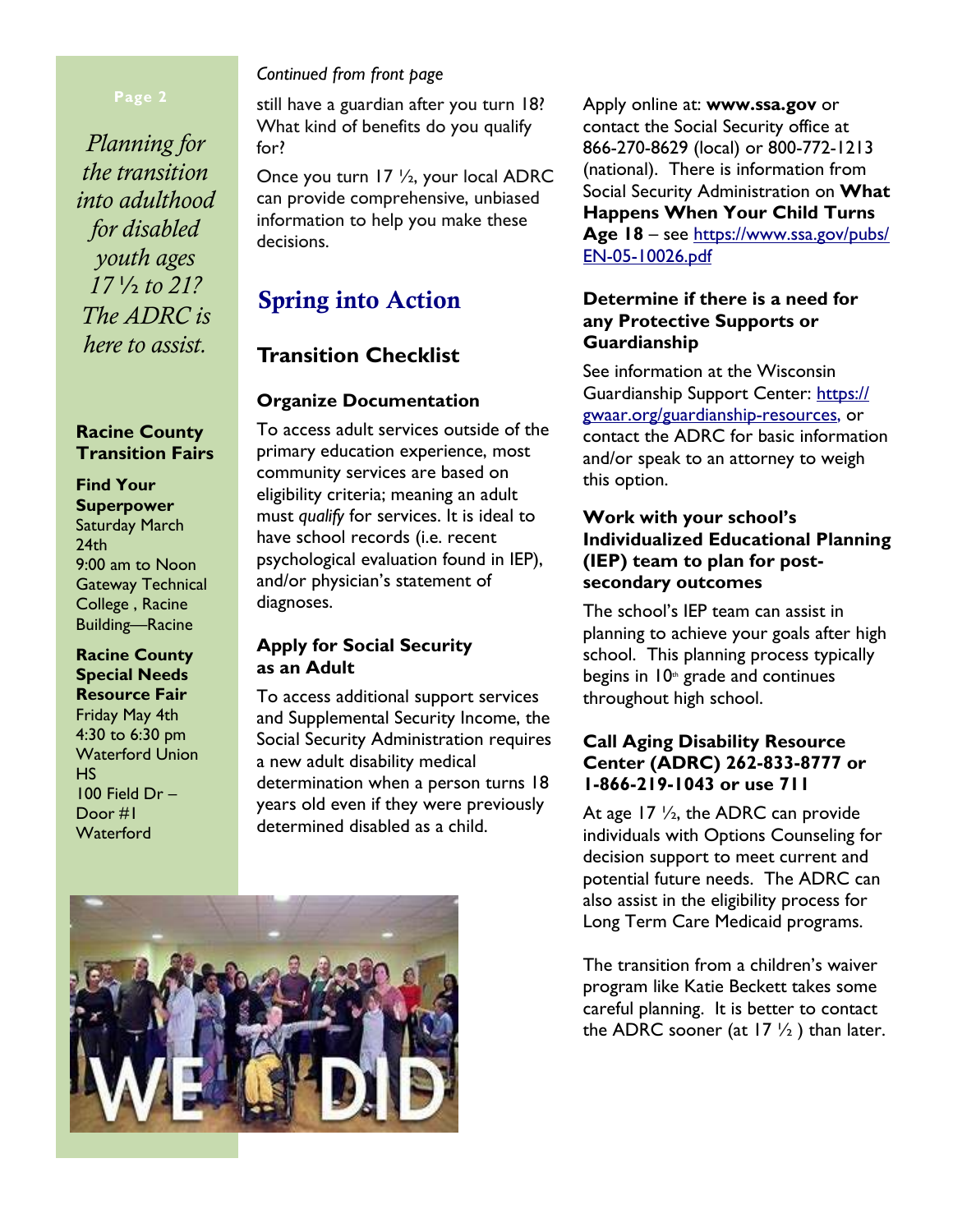# **Transition to Adulthood in Racine County**

# **Plan Ahead with The Arc's Center for Future Planning®**

Do you know an adult with an intellectual and/or developmental disability (I/DD) who needs help planning for the future? The Arc is here to help!

The Arc's Center for Future Planning® supports and encourages adults with I/DD and their families to plan for the future. This is important in creating a guide for a person with I/DD to lead a good life as independently as possible. A plan is important through all stages of life, but especially for the future when a parent or caregiver is no longer able to provide support.

The Center offers a website that provides information and assistance to families and individuals with I/DD on areas such as person-centered planning, decision-making, housing options, financial planning, employment and daily

activities, and making social connections. The website also includes the Build Your Plan® tool that allows families to create accounts and begin to develop their plans online.

The Center has also released new videos, plain language content, and detailed resources to help people with disabilities plan for the future. These resources describe the importance of future planning and discuss how to create a plan. Using stories and tips from people with disabilities, the materials help people learn how to build a career, find a next home, pay for the future, grow a social network, and build good relationships.

Visit the Center for Future Planning at:

https://futureplanning.thearc.org/ landing or call Diane Rogstad at the ADRC 262-833-8777.

# **Community Resources**

*This column highlights some of the many resources in our community. For more, see the Community Resource Directory or one of several specialized directories available from the Aging and Disability Resource Center (262-833-8777)* 

Racine County offers transportation assistance for seniors and individuals with disabilities who might not have other available or accessible means of transportation.

If you are over the age of 65 or have a disability (if rider is under 65 a doctors signature is required) you may qualify for reduced fare rides through **Ktown**. Rides can be provided for medical purposes or recreational. Hours of service are Monday - Friday 5:30 a.m. to 6:00 p.m. The contact number for

Ktown is 262-764-0377. Be sure to request the Racine County Subsidized Transportation program.

Passengers must pay \$3 one way for a standard trip within Racine county, across the interstate to the opposite end of the county the cost is \$5 one way. Out of the county rides are available for medical purposes only, the cost to the passenger is \$8 one way. Riders must have exact change. Reservations are made by Continued page 7



It is important to consider that siblings of the person with a disability should be included in the future planning process.

See the resources at:

**Wiscsonsibs** 

http:// wisconsibs.org/

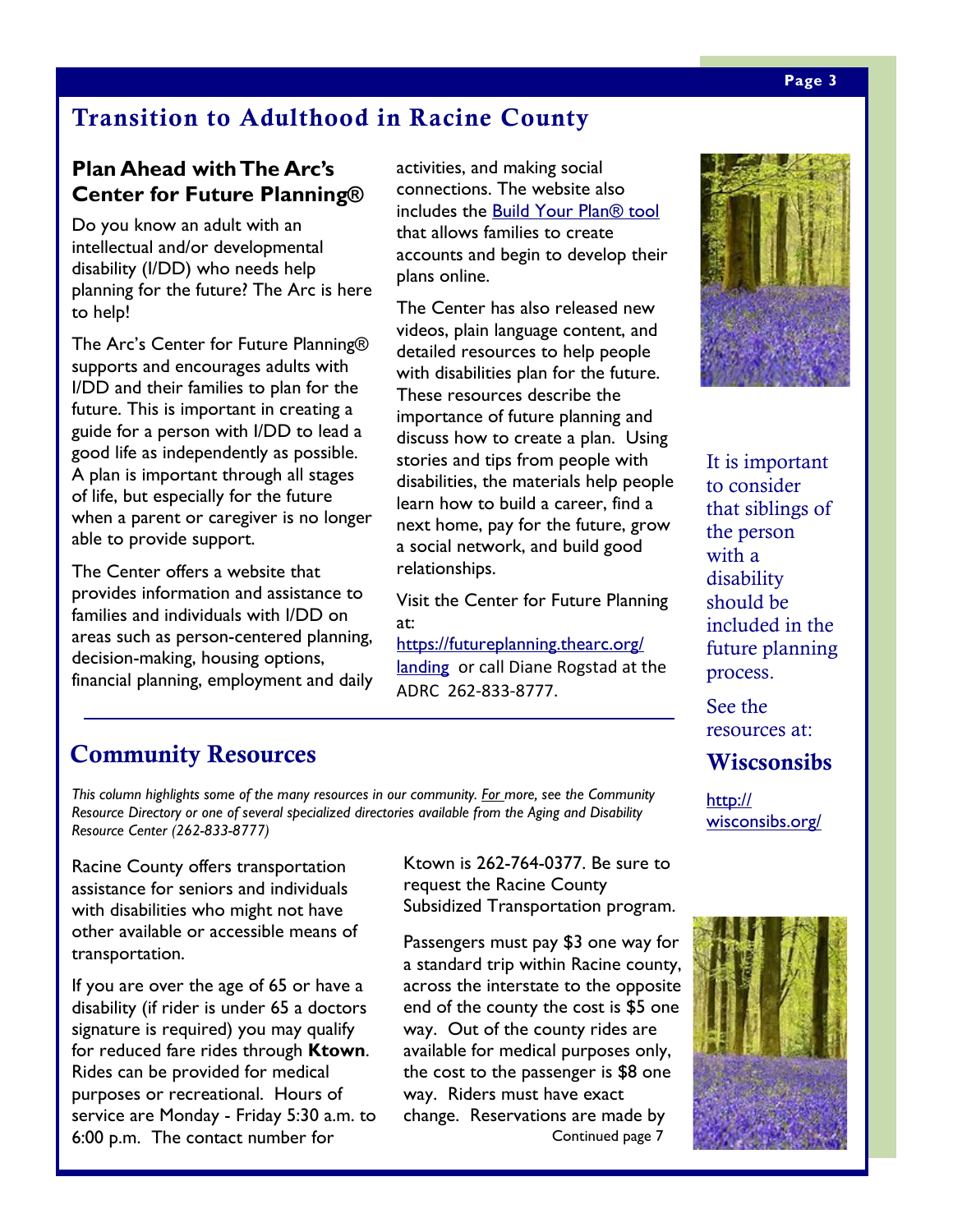### **Page 4 ADRC**



# *Be sure to fill out and return the enclosed survey regarding planning for Positive Aging in Racine County*



# **"Please Do It" states MOW Volunteer**

While reading the Racine Journal Times one morning Stuart Wood saw that the Meals On Wheels Program (MOW's) needed Volunteer Drivers. Stuart had some time available and thought helping to feed those whom might be in need of a meal was a very good thing.

Stuart began volunteering with MOW's in December of 2017. He has been an active volunteer most of his life. Recently, increasing the number of hours volunteering because he has more time on his hands, Stuart splits his time

volunteering between MOW's and the American Cancer Society.

He shares that he enjoys delivering meals because most people are gracious and appreciative. "People are thankful and it makes me feel good."

When asked, "what would you say to someone who might be thinking about becoming a MOW's Volunteer?" Stuart replied "Please, do it. The time commitment is negligible and the reward of being a part of such a cool program is well worth the effort."

# **When Paperwork and Decisions Overwhelm us...**

"I can't come to the Caregiver Support Group this week. I'm having a paperwork meltdown," says Susan tearfully. "Since last month, my life has fallen apart!"

Susan has newly become a caregiver to her husband Rick, who was diagnosed with Mild Cognitive Impairment, often a precursor to more serious dementia. She attended a Support group last month and was glad to meet other caregivers and get useful information. I asked her to tell me what has happened since then. Here's her story:

She and Rick had a barbecue for their whole family just before school started. "Rick did the grilling, and everyone was feeling energetic and carefree," she said with tears in her voice. "The next day Rick was talking to me from

across the room, and suddenly I couldn't understand him. He looked terrified! I tried to get to him, but he fell on the floor, unconscious. I called 9-1-1, we went to the hospital, and the doctors said he had suffered a "major stroke."

Rick stayed in the hospital for several days. He couldn't walk, talk, or feed himself. He was transferred to the Rehabilitation Unit for intensive Physical, Occupational, and Speech Therapies. At first, he seemed to gain back some of what the stroke had robbed from him. Susan was with him every day, and she was hopeful for his recovery—until the message came that Rick was no longer making satisfactory progress and would be discharged from the Rehab Unit in a few days.

Susan was told that it would be best if *Continued next page*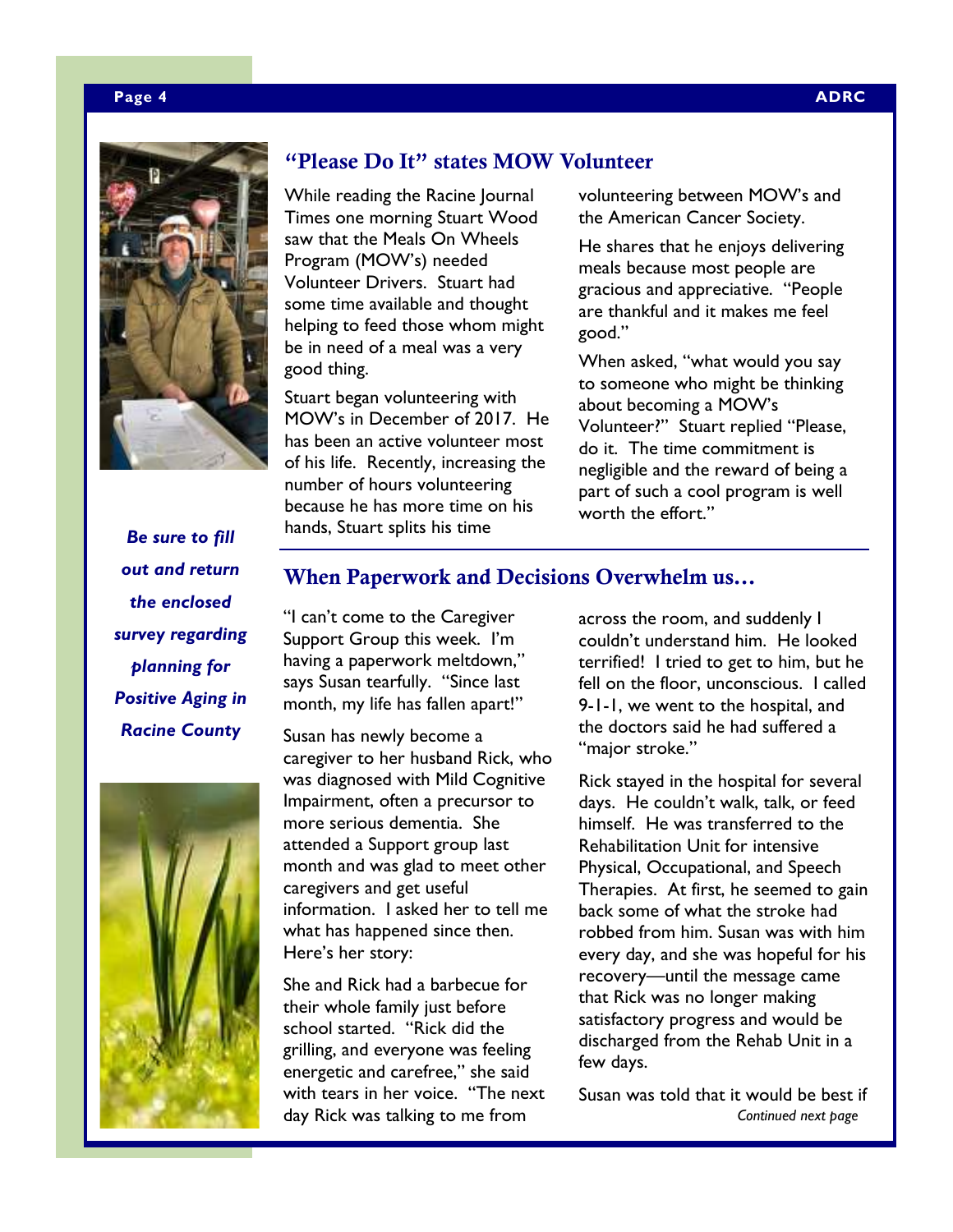**Paperwork ...** Continued from page 4

she found an assisted living facility for Rick to move to. Medicare does not cover such a facility, so she would also need to find a way to pay for that care. After looking at the cost of such services, Susan realized she could not afford to pay for what Rick needed. This was a situation she had never anticipated!

At a Social Worker's suggestion, Susan called the Aging and Disability Resource Center. She met with ADRC staff for Options Counseling and received useful information and guidance pertaining to living options, in-home services, funding options and more. Susan learned about the Wisconsin Medicaid Long Term Care programs (i.e., Family Care, Partnership, IRIS and/or PACE).

Since Susan felt they were unable to afford Rick's care independently, she requested that the ADRC staff screen Rick for the Medicaid Waiver Long Term Care Programs. She knew that to be eligible, Rick would need to pass the long-term care functional screen and he would need to be Medicaid eligible. He passed the functional screen and now Susan needed to apply for Medicaid. There was so much information she was not prepared to provide. She needed to find and copy all asset documents - bank statements, annuities, life insurance cash values, burial trusts, pensions and more. She wished she and Rick had been more organized with their information. With so many decisions to be made. Susan said things seemed to just float in and out of

her mind, day and night. The ADRC continued to provide the guidance and support she needed.

Susan missed Rick being at home. She missed his companionship, his sense of humor, his technical knowhow, in short, she missed their life together. Now other realities began to dawn on her. She worried that Rick's income would not all be available for house expenses and maintenance. How could she maintain their household without his financial help? Would she still be able to help the grandchildren through college as they had hoped? She felt like they were losing the life they had built together and the legacy they had planned.

Susan tossed and turned at night, she canceled all social plans to work on all the details that floated in her dreams like dragons. She hid most of her difficulties from her children. "After all, their families are so busy, what with school starting and sports, and jobs and whatnot."

Whenever she wasn't visiting Rick or having meetings with medical people and care facilities, Susan plowed ahead on her paperwork. After many attempts, she was able to find all the documents that were needed and the application was complete. She learned about "Spousal Impoverishment Protection" from the ADRC, a special financial provision in Medicaid for the Elderly, Blind or *Continued page 10* 

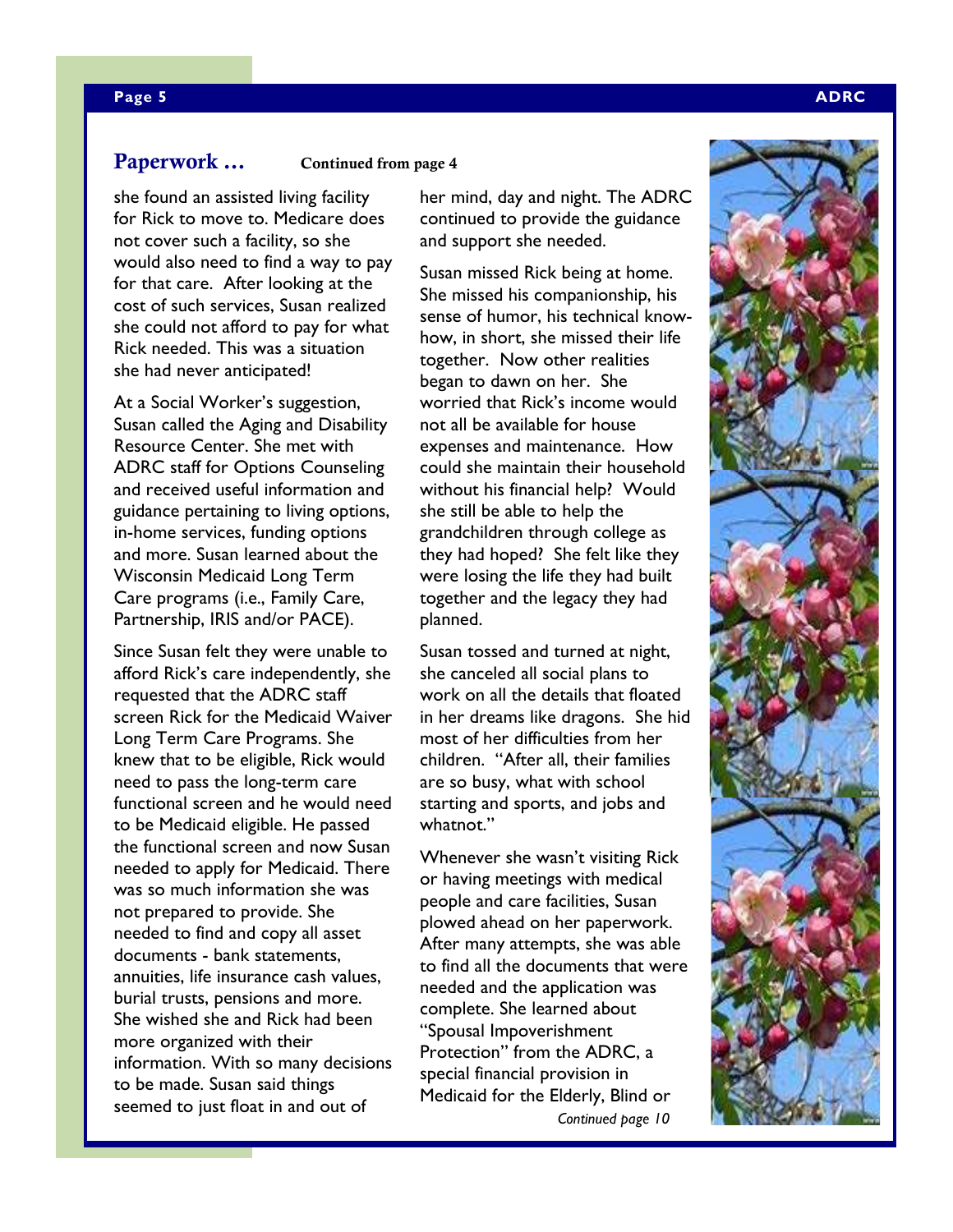### **Page 6 ADRC 2012 12:00:00 ADRC 2013 12:00:00 ADRC 2014 12:00:00 ADRC 2014 12:00:00 ADRC**



# **Your Benefits**

**Important Numbers** (Toll Free)

**Social Security**  Local: 866-270-8629 USA: 800-772-1313

**Medicare**  1-800– Medicare (800-633-4227)

**Elder Benefit Specialist** 

**Wisconsin Medicaid— Member services**: 800-362-3002

**Wisconsin Kenosha Racine Partners Consortium (WKRP)**  888-794-5820

# *If you have questions you would like to see addressed in the ADRC News please call us at 262-833-8777 or email: adrc@ Racinecounty. com*

An elder benefit specialist is trained to help older persons over age 60 who are having a problem with their private or government benefits. They are often called red tape cutters because they are experts at helping older persons with the extensive and complicated paperwork that is often required in benefit programs. They help elders figure out what benefits they are entitled to and tell them what they must do to receive them. Elder benefit specialists receive ongoing training and are monitored by attorneys knowledgeable in elder law. The attorneys are also available

to assist older persons in need of legal representation on benefit matters, on a case by case basis.

### **What can Benefit Specialists do?**

- Provide accurate and current information on your benefits.
- Suggest alternative actions that you can take to secure benefits or appeal denials of benefits.
- Advocate on your behalf with other parties.
- Explain what legal action or other possible solution is required.
- Refer you to an appropriate attorney when necessary.



# **Disability Benefit Specialist**

The Disability Benefit Specialist (DBS) program is a service of the Wisconsin's Aging & Disability Resource Centers. The DBS works closely with information and assistance, options counseling, and other resource center services.

The Disability Benefit Specialists provide services to people ages

18 to 59 with physical disabilities, developmental disabilities, mental illness and substance use disorder.

The Disability Benefit Specialists provide information and assistance with public and private benefit programs including application and appeal procedures.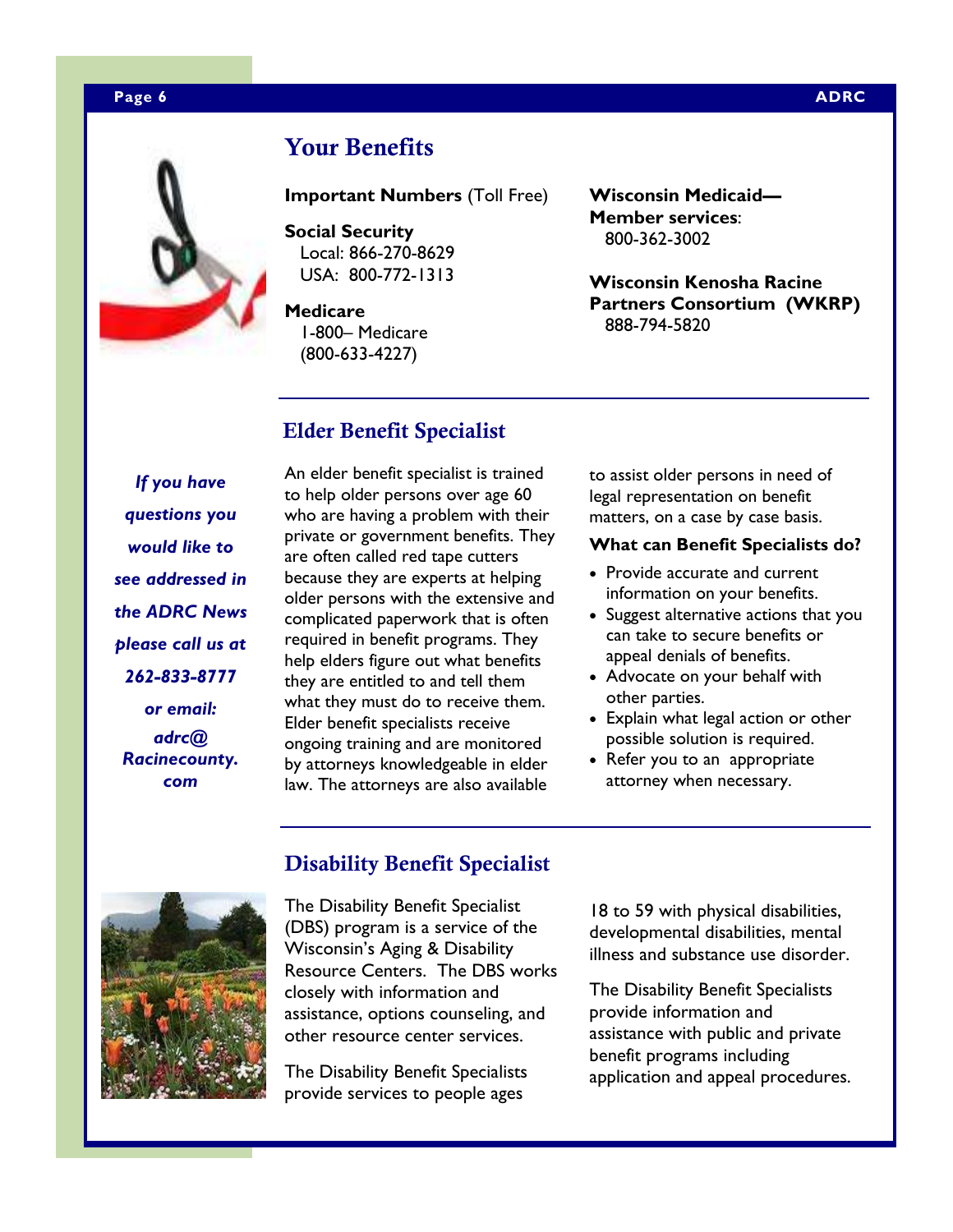# **Community Resources** *continued from page 3*

phone 24 hours in advance; riders can schedule reoccurring rides for the entire year. Approved riders must live outside of the RYDE Racine Transit area (if you live within that area, contact DART at 262-619- 2438), and not be enrolled in any Long-Term Care publicly funded program, or Medicaid. Note; Medicaid recipients can still be approved for non-medical rides.

**SPARC** A Fixed route serving Burlington, can be contacted at 262- 417-8641. The SPARC shuttle is not equipped to accommodate mobility devices; therefore, riders must be able to get on and off the shuttle. The general public is also welcome to ride the SPARC shuttle. The cost to ride SPARC is \$2 per one-way

trip \$3 for a round trip or \$5 for an unlimited day pass.

**MyRide** can be contacted at 262-417-7544. MyRide is a senior transportation program. Volunteers use their own cars to provide rides to seniors. Currently the primary service area is Racine and Mt. Pleasant. Ride requests are made by phone. The rider is then matched with an available driver. Riders are eligible if they are Racine County resident are 55 years or older or are visually impaired. Donations are welcome.

Contact the ADRC at 262-833-8777 for information about other private pay options for transportation.



*The ADRC website is under construction but still available for Racine resources www.adrc. racinecounty.com Please share your thoughts on the ongoing improvements.* 

# **Future Planning**

We often talk about advanced directives in this newsletter and the ADRC can provide this information and the documents as well, but there are other considerations in advance planning.

Be sure to keep your records regarding your finances and insurance in an easy to find location. You can never know when you might need assistance and will be required to provide this type of information.

Here are some on line resources for other types of planning:

https://www.dhs.wisconsin.gov/ medicaid/index.htm

https://longtermcare.acl.gov/ index.html

https://www.americanbar.org/ content/dam/aba/administrative/ law\_aging/2011/2011\_aging\_hcdec\_ art\_advplarescources.authcheckdam .pdf

Some things to consider: https:// www.aarp.org/money/investing/info-2015/achieve-retirement-planningfinancial-goals.html

https://www.dol.gov/agencies/ebsa/ workers-and-families/preparing-forretirement Look under Retirement and Publications for good basic resource items

Private resource—provides basic concepts in understandable form; http://www.estateplanning.com/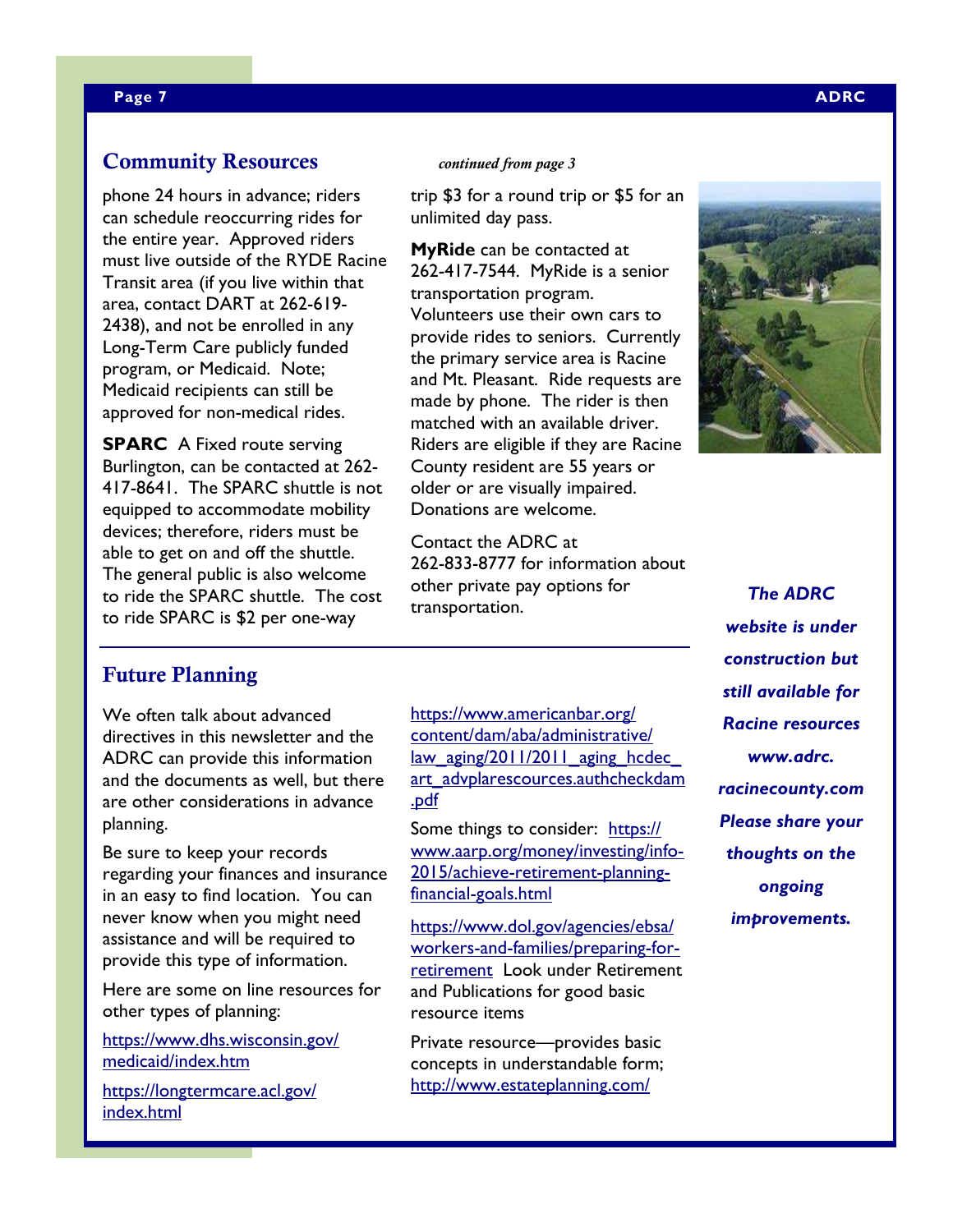

# **Racine County Senior Nutrition Program**

*Call 833-8766 to make a reservation at one of our Dining Sites. Please call before 9:00 a.m. one business day in advance.* 

**Dining Sites:** 

**Burlington Senior Center**  587 E State St, Burlington, Weekdays at Noon

**Lake Oaks Apartments**  1916 S Wisconsin Ave, Racine, Weekdays at Noon

**Lincoln Villas North Apartments** 3919 Ruby Ave, Racine, Weekdays at 11:30 am

# **Important Notice:**

Beginning in April, the Racine county Dining Sites will have deli-meals every Tuesday and Thursday. The Deli Meals will consist of soups, salads, and sandwiches. Check out

**Mount Pleasant Place**  5820 Lincoln Village Dr Racine, Weekdays at 11:30 am

**Living Faith Lutheran Church**  2915 Wright Ave, Racine, Weekdays at Noon

**Salvation Army**  1901 Washington Ave, Racine, Weekdays at Noon

**Union Grove Hometown Village** 1415 13th Ave, Union Grove, Weekdays at 11:30 am

our New menu items on the ADRC website starting in April. Hope you will join us at one of our dining sites. This menu change does not apply to Meals on Wheels participants.

You can find the menus for coming months in your local newspaper, or online at: www.adrc. racinecounty. com

**Menus**:



Nutrition is a very important part of life. You need to get enough calories, protein, vitamins, and minerals that your body needs to give you energy and keep you healthy.

*Here are some tips to get you started:* 

## **If you get full easily or have a small appetite:**

•Eat smaller meals and snacks throughout the day. •Place only small servings of food on your plate so eating doesn't seem

so overwhelming.

- •Choose foods rich in calories and nutrients.
- •Choose nutrient dense drinks like milk, milkshakes, or juice.
- •Keep snacks on hand so you can nibble on them throughout the day. Try things like nuts, granola, dried fruit, and cheese and crackers.
- •Eat your favorite foods when you don't feel very hungry.
- •Make meal times enjoyable and relaxing. Stress can make you feel anxious and not as hungry. *Continued next page*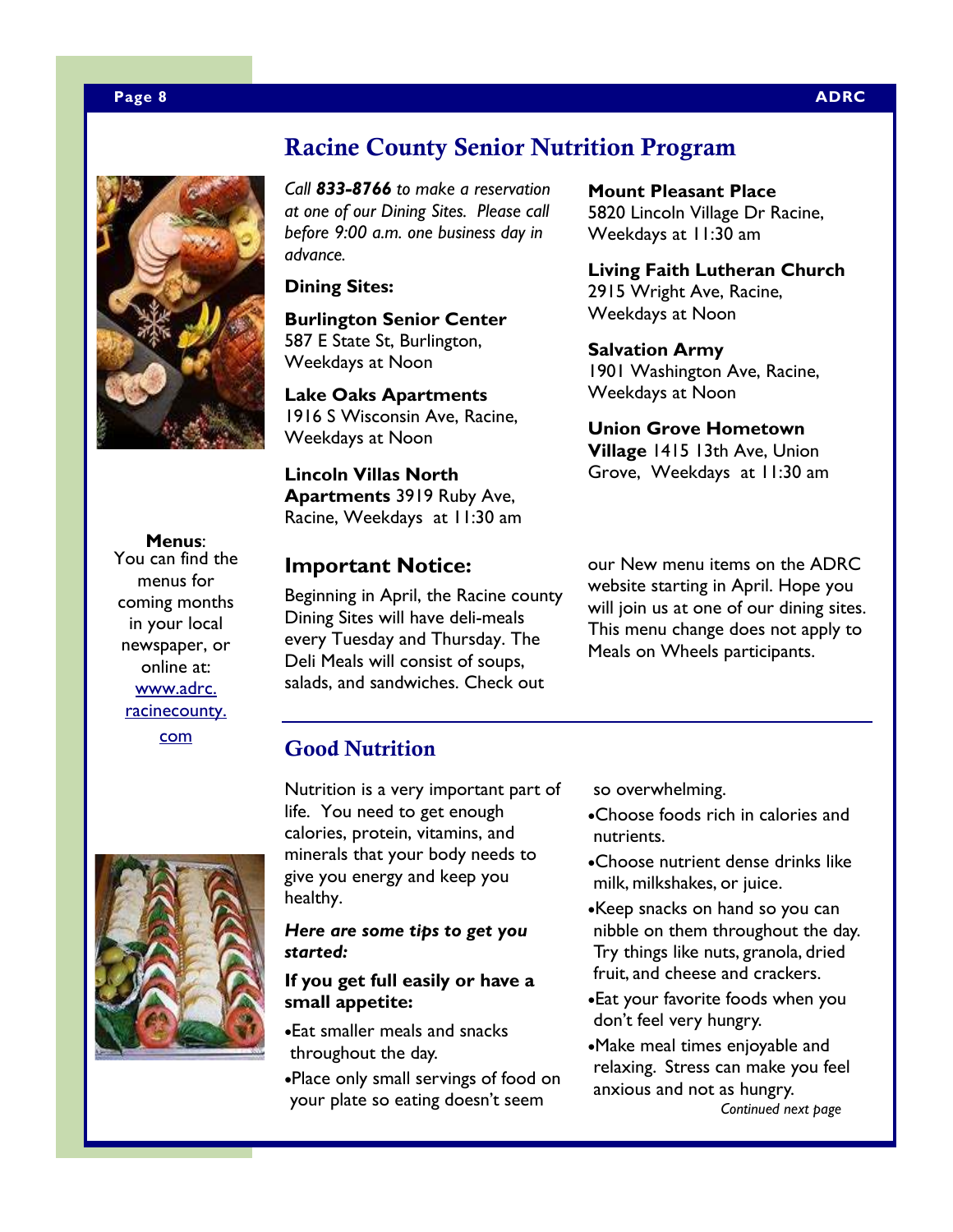### *Continued from page 4…*

# **If you have difficulty preparing meals or don't like to cook:**

- •Have easy-to-prepare foods like fresh fruit, string cheese, frozen dinners, instant soup or cereal mixes, yogurt, and whole grain cereals on hand.
- •Try other frozen or canned convenience foods that require minimal preparation.
- •Peel, chop, or mix foods while sitting at the table.
- •If you feel particularly good one day, make extra and freeze for leftovers.

# **How Healthy is your salad?**

Salads are generally thought of as healthy however it is not always the case. It's all about the ingredients you add to your salad that makes the difference.

There are so many choices in what to put on your salads. Bacon bits, cheese, and fried chicken are full of fat and calories. Other flavorful options may include:

Chick peas Avocado Broccoli Any dried fruit variety Grilled chicken Steak Egg Any fresh fruit, especially oranges or strawberries

These are some of the best salad toppings that benefit cardiovascular health, cholesterol and your skin. It is important to stay mindful of what we put on top of our salads.

What about the dressing?

**Making eating alone more** 

•Use nice dishes, place mats, or a tablecloth to make the meal

•Play your favorite music or TV show to remind yourself that eating can be pleasurable. •If you don't feel like cooking, make sure you have plenty of healthful snacks on hand.

•If you do go out to eat or have a pot-luck dinner, save some leftovers for the next day.

**enjoyable:** 

more special.

Mayonnaise based dressing is the number #1 for salad (rated by helpwithcooking.com) Just one tablespoon of mayonnaise contains between 50-100 calories. Mayonnaise in moderation is suggested. Better choices for salad dressings are low fat dressings, any

kind of vinaigrette such as pomegranate vinaigrette is tasty and nutritious. Olive oil on salad is good for the heart and rids the body of bad cholesterol.

A picture of good health

Did you know salads contain up to 90% water? Eating a salad before a main meal helps curve the appetite and allows for healthy nutrients to jump kick your metabolism in the right direction.

# *Have concerns about Food Safety issues*

*see :* 

*https://*

*www.foodsafety*

*.gov/* 

*Or by phone* 

*9 am to 5 pm* 

*weekdays 888-674-6854* 



### **Page 9**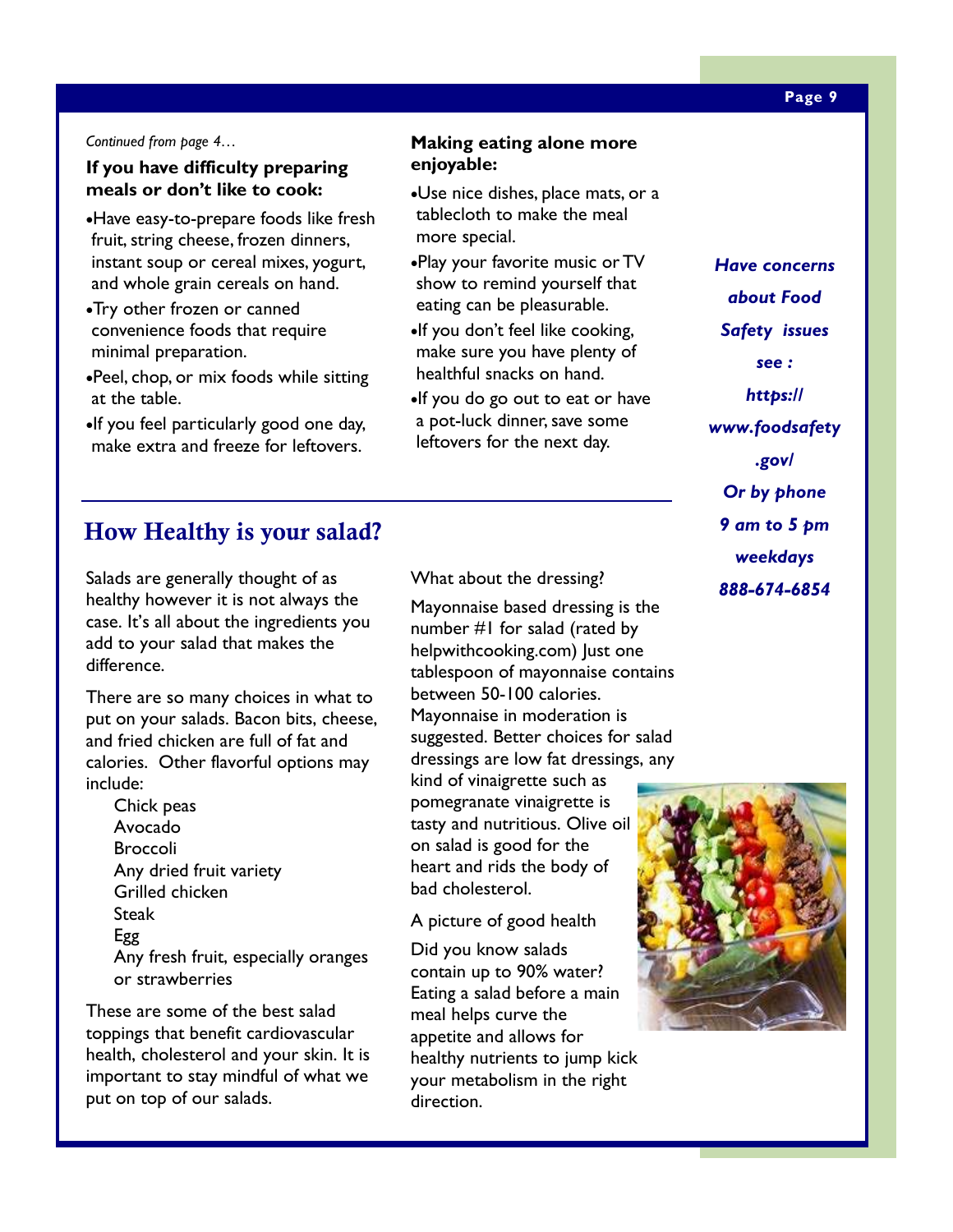**For further information or questions about this article contact: Marilyn Joyce Caregiver Support Specialist** 

**Aging and Disability Resource Center of Racine County** 

**262- 833-8764 marilyn.joyce@ racinecounty.com**



*May I have… Serenity to accept the things I cannot change, Courage to change the things I can, and Wisdom to know the difference.* 

*Paperwork … Continued from pg 5* 

**Page 10 ADRC** 

Disabled (EBD) that helps protect income and assets for a spouse when the other spouse is in a nursing home or Long-Term Care Waiver Program.

During this stressful time, Susan's Caregiver Support Specialist with the ADRC listened compassionately, validated Susan's feelings, and gave her a verbal hug. Then they talked about some needed changes.

They did some deep breathing together over the phone and consciously brought thoughts and feelings back to the present moment. (It felt good to remember that Susan was not presently responsible for the past or the future – just this moment!)

Susan agreed to confide in her children and accept any help they offered - Her family brought her nutritious meals, stayed with her at night until she felt better and saw to it that she had a medical checkup. Some volunteered to help her with ongoing record-keeping and paperwork that would be required from now on.

Susan realizes that self-care is a necessity. She has resumed participating in events with her friends and *Continued page 11*

# **Support Groups for Family Caregivers**

### **First Thursday 10:30 am-12 Noon Alzheimer's Association Group**

*For Families Dealing with Alzheimer's and other Dementias*  Bethania Lutheran Church 4120 Wright Ave

**Mar 1 Apr 5 May 3**

**First Friday 12 Noon-1pm**  "*Caregiver Connection"* **Telephone Group**  Call 262-833-8762 to pre-register

### **Mar 2 Apr 6 May 4**

# **Second Tuesday - (3rd Tuesday beginning 4/17) 1:30-3:00 pm**  Yorkville United Methodist Church 17645 Old Yorkville Rd. (3 Miles West of I-94, Just north of Highway 20)

**Mar13 Apr 17 May 15**

# **Second Saturday 10:30 am–12 Noon**

Living Faith Lutheran Church 2915 Wright Ave Enter at back of building (on South side)

**Mar 10 Apr 14 May 12**

# **Third Wednesday 1:30-3:00 pm**

Cross Lutheran Church 126 Chapel Ter, Burlington \***New Location**

**Mar 21 Apr 18 May 16**

# **Second Thursday 6:00-7:30 pm Alzheimer's Association Group**

*For Families Dealing with Alzheimer's and other Dementias*  Bethania Lutheran Church 4120 Wright Ave

**Mar 8 Apr 12 May 10**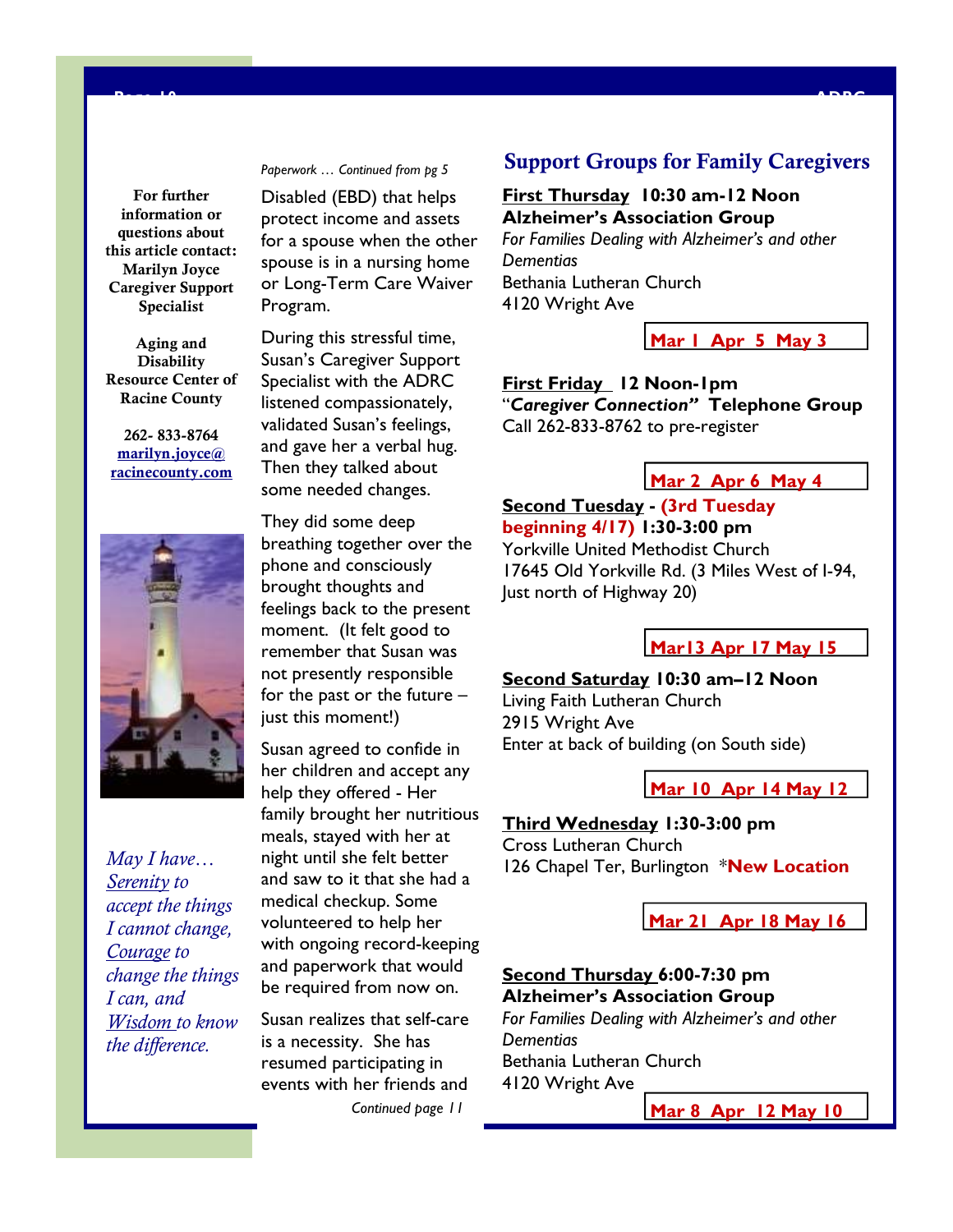# **Spring Class Offerings**

Welcome spring by joining other caregivers in the very popular class called Powerful Tools for Caregivers.

### **Powerful Tools for Caregivers**

is a class designed to help you form the habit of taking care of yourself! Participants learn to reduce stress, improve self-confidence, locate helpful resources, effectively communicate feelings, and increase their ability to make decisions.

> Dates: April  $19<sup>th</sup>$  – May  $31<sup>st</sup>$ (No class on May  $10^{th}$ ). Time: 6:00 to 8:00 p.m. Location: Aging and Disability Resource Center

14200 Washington Ave., Sturtevant, WI (just west of I-94.) Cost: \$10 for snacks and textbook (Scholarships available.) For more information and to registercall Marilyn at 262-833-8764.

# **Living Well with Chronic Conditions**

This class is scheduled to be held for 6 weeks beginning June 8th. For more information, contact Elizabeth at 262-833-8762.

### *Continued from page 10*

family, and faith community. She says she feels healthier and has more meaningful visits with Rick now that she feels "part of the world" again.

Susan attends Caregiver Groups as often as possible, and uses her experiences to help other caregivers. Problems and losses have not been taken away, but the burdens they impose have been lightened and there are new friends who understand.



# **Senior Olympics**

The Wisconsin Senior Olympics and Real Racine present *The Olympian*  5K Run/Walk and 10K Run on Saturday, August 11, 2018. Held at General John J. Pershing Park, the Race starts at 9:00 am.

Open for all ages, *The Olympian*  offers a great intergenerational event on the beautiful Racine Lakefront. Funds raised will support the Wisconsin Senior Olympics mission to provide opportunities for those 50 and older to maintain and improve overall fitness and wellness through recreational, social and competitive events.

Call Cari at 262-898-3323 or see: http://www.wiseniorolympics.com



Caroline Ludka with the **Wisconsin Office of the Deaf and Hard of Hearing**  has office hours at the ADRC the 2nd Friday of every month from 9:30- 11:30 a.m.

You can meet with Caroline to discuss a variety of topics tailored to the unique needs of Deaf, Deaf-Blind, or Hard of Hearing residents. She will meet with those who walk in, or you can contact her at:

**262-565-6349** for an appointment.

See information about the Office at: https:// www.dhs.wisconsin .gov/odhh/ind ex.htm

### **Page 11**